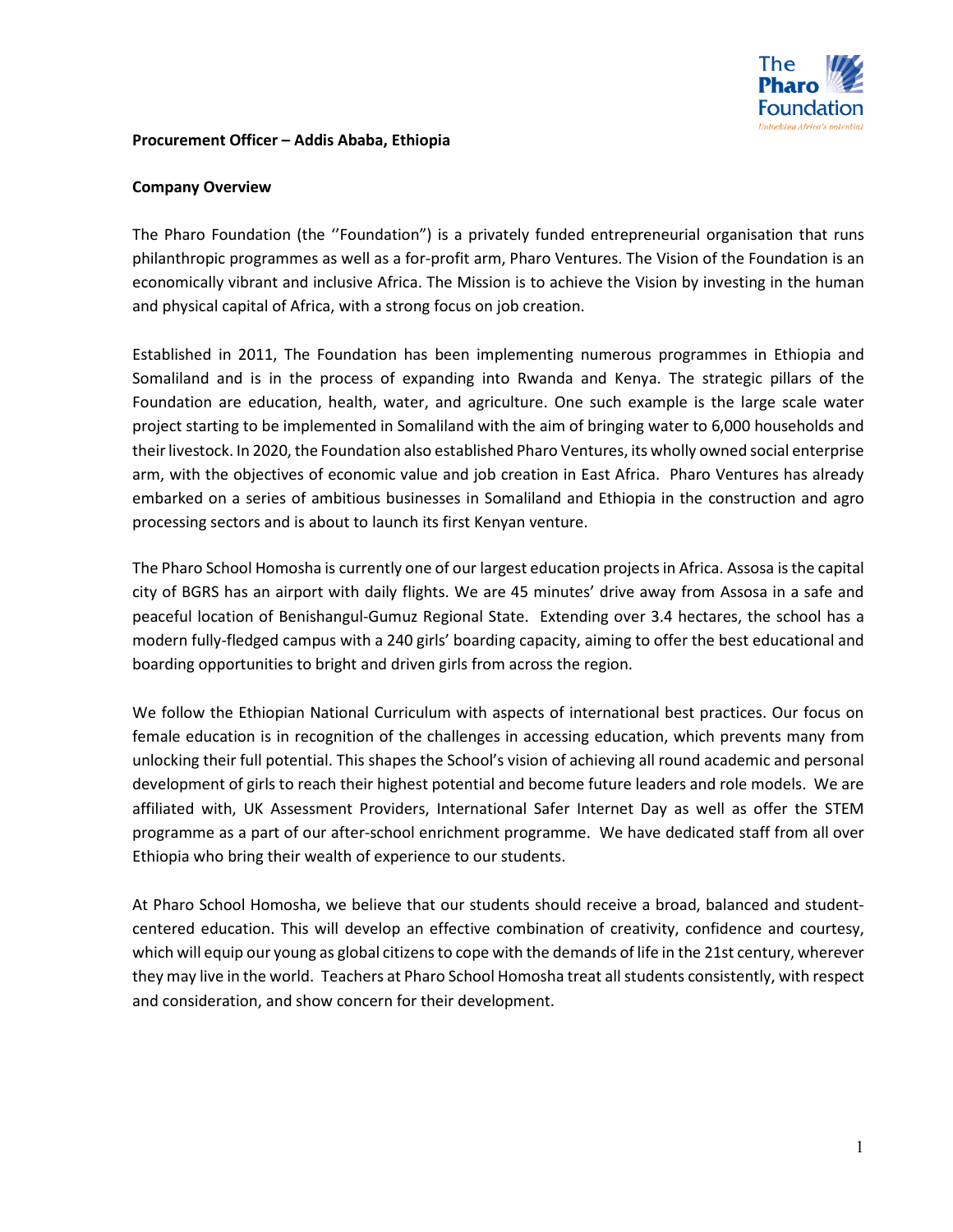Headquartered in London, the Foundation has an operational head office in Nairobi, Kenya with country offices in Ethiopia (Addis Ababa and Assosa), Somaliland (Hargeisa), and Rwanda (Kigali) with further expansion plans in Africa.

## **Position Summary**

The position holder is in charge of planning and executing all forms of procurement for the Pharo School Homosha. They will assist the Country and Homosha Offices in obtaining high-quality goods and services on time and at reasonable pricing. The Foundation is seeking a capable and dedicated Procurement Officer who is enthusiastic about their work and eager to make a difference.

**Role:** Procurement Officer, The Pharo School Homosha

**Location:** Addis Ababa, with frequent travel to Homosha

**Employment Duration:** Permanent

**Reporting to:** Head of School, Homosha

**Functional Relationships**: Finance and Administration Manager, Country Office and Finance and Human Resources Manager, Pharo School Homosha.

## **Key duties and responsibilities**

- Ensure smooth, transparent, and timely procurement of products and services.
- Prepare procurement plan in collaboration with Pharo School Homosha team.
- Before processing any purchase requests, ensures the purchase request template is fully completed with a high level of attention to detail.
- Collect quotations, conduct price analysis, and compare supplier quotations in respect of terms of reference and price enquiry.
- **EXTERGHT 2018 Create a supplier database in coordination with the Pharo School Homosha and Finance and** Administration teams in both the Country and Homosha offices.
- Review quotations and verify the supplier's eligibility, legal document authenticity, and other critical details, and immediately notify the line manager if there are any uncertainties or conflicts of interest.
- **Place orders, collect goods, and make payments to supplier(s) in an efficient manner.**
- Prepare a procurement tracker, update the weekly procurement report, and share it with the Pharo School Homosha team via SharePoint.
- Maintain procurement files in organised and traceable manner.
- Prepare contract agreements.
- Facilitate transportation of goods from Addis to Homosha.
- Any other related duties assigned.

# **Qualification Requirements**

- **Bachelor's degree in purchasing management, supply chain management, management or a similar** discipline.
- **Minimum of five years relevant experience in a similar organisation(s).**
- Successful and proven experience in managing multiple tasks in a modern busy office environment.
- **Competent in relevant computer skills.**